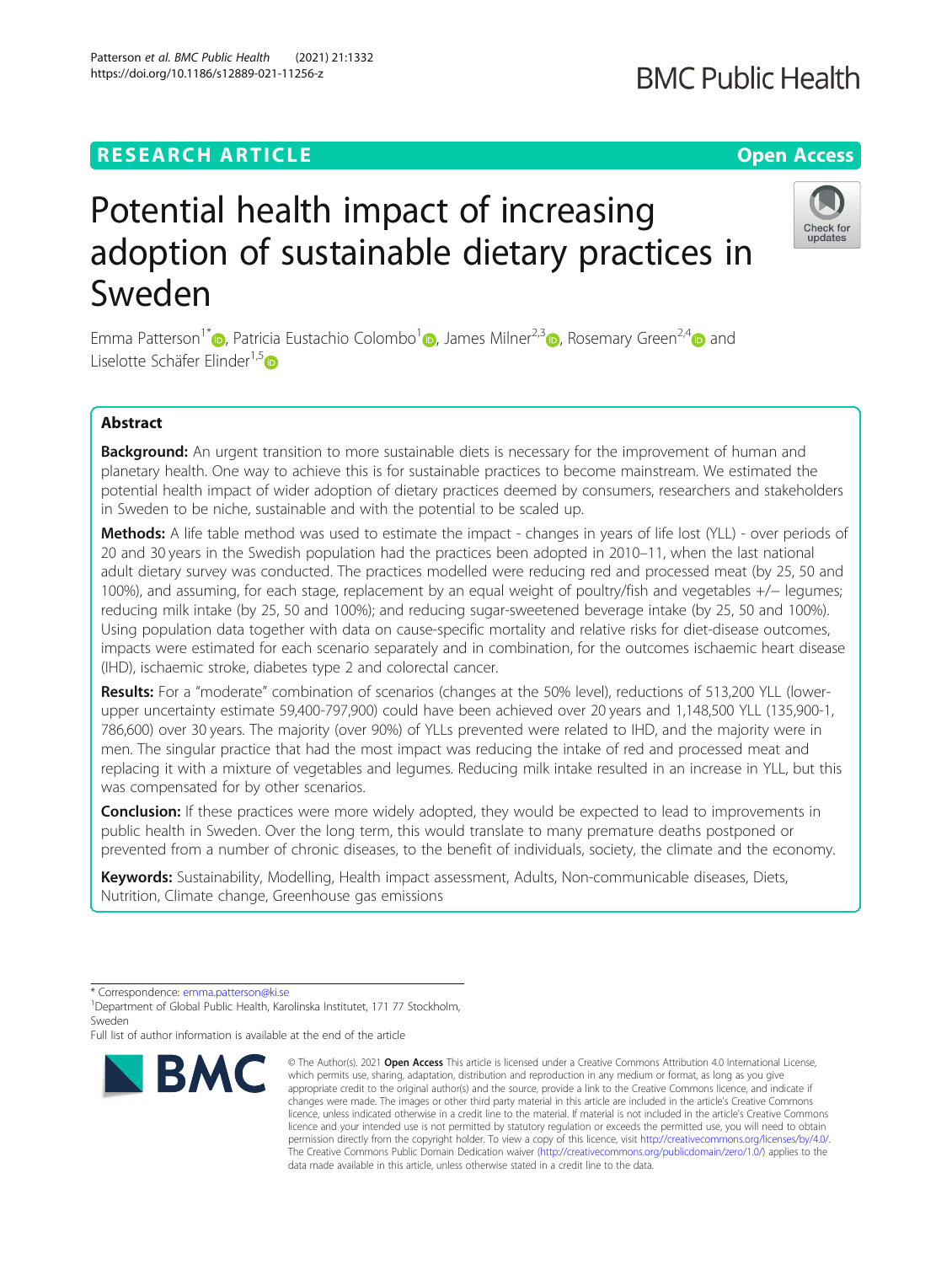# Background

An unhealthy dietary pattern is one of the largest contributors to poor health [[1](#page-8-0)]. The way food is produced, distributed and consumed globally also contributes to about 25–30% of total greenhouse gas emissions (GHGE) [\[2](#page-8-0)], as well as impacting other aspects of environmental sustainability [[3\]](#page-8-0). Changing the diet therefore has the potential to both improve public health and contribute to reductions in GHGE [[4\]](#page-8-0). If the internationally agreed sustainability targets, of which the Paris Agreement and the UN Sustainable Development Goals are the most high profile, are to be met, substantial changes to current diets will be required, particularly in industrialised, wealthy nations [[5\]](#page-8-0). Although the Swedish Food Agency was one of the first to produce food-based dietary guidelines that considered environmental sustainability as well as health [\[6](#page-8-0)], for average Swedish diets to be in line with e.g. the Eat-Lancet Planetary Health Diet [\[4](#page-8-0)] would require a considerable increase in vegetable, fruits, whole grains, legumes and nut intakes, and less red meat, processed meat, added sugar, refined grains, and starchy vegetables.

Achieving behaviour change is challenging, and so an urgent question is how best to achieve the major shifts required. The current report is part of a 4-year research programme "Mistra Sustainable Consumption – from niche to mainstream" financed by the Swedish research council Mistra. The programme aims to contribute to the transition to sustainable consumption by generating knowledge on how "niche" sustainable practices, already in place, can become mainstream in Sweden in the areas of food, vacation and home furnishings [[7\]](#page-8-0). In a previous stage of the programme, a wide range of public and private stakeholders identified a number of dietary practices as being currently niche, sustainable and suitable for scaling up. The definition of sustainability used was broad, but the focus of this analysis is on those practices expected to both benefit health and reduce climate impact.

The increasing adoption of practices can be framed in terms of Rogers' Diffusion of Innovation Theory, where a population can be divided into five different segments based on their propensity to adopt a specific innovation: innovators, early adopters, early majorities, late majorities and laggards [[8\]](#page-8-0). "Niche" practices can be thought of as those of innovators and early adopters, who can be considered motivated to embrace innovations immediately and without further incentives. In contrast, the early and late majority require more persuasion and/or support in order to change their behaviour, as, until a new norm is reached, powerful negative societal and commercial influences can easily overwhelm the individual consumer's efforts to take action [\[9](#page-8-0)]. There are many ways to encourage changes in values, norms and practices at a population level, ranging from information to consumers, to more upstream solutions, such as economic instruments (i.e. subventions/taxes) and regulation. A recent report concluded that in order to achieve the considerable dietary changes necessary to reduce Sweden's GHGE from food - on average 1.5 ton per year for women and 2.0 ton per year for men  $[10]$  $[10]$  – upstream solutions such as incentives or taxes, rather than just information, are necessary [\[11\]](#page-8-0). Such policies are however politically sensitive, so decision makers are often reluctant to use these strategies. For policymakers to take such steps, estimates of the potential health and environmental gains resulting from improvements to diet need to be robustly and consistently demonstrated, and health impact modelling is one way of doing this.

This study aims to estimate the long-term (20- and 30-year) public health impacts of adopting the foodrelated practices identified by the stakeholders referred to above for which health impact data is available.

### **Methods**

#### Identification of scenarios

A previous work package of the main "Mistra Sustainable consumption" programme gathered wide-ranging examples of what were perceived to be niche sustainable practices related to food production and consumption, with potential for scaling up  $[12]$  $[12]$ . Briefly, suggestions were solicited via workshops with representatives from the programme's 20-odd stakeholder partners and a similar number of researchers, by literature reviews and studying reports, websites, magazines and social media in relation to sustainable consumption practices in Sweden and abroad. They were also gathered using a web-based questionnaire, disseminated in fora for people interested in sustainable consumption between April and October 2018, and interviews with international researchers. Participants were not intended to be representative, and no attempt was made to define sustainability, so suggestions were made from the point of view of climate impact, biodiversity, human health, social impact, animal welfare, community resilience etc. The full list of practices was then compiled  $[12]$  $[12]$ , taking no account of their effectiveness to reduce GHGE (this is the focus of other sections of the research programme). From all of the food-related practices suggested, we identified the ones which would plausibly result in improved health as well as lower GHGEs. These were the practices that had been labeled as: 1) "Choose meat with lower climate impact instead of red meat", 2) "Swap animal-based products for vegetable-based alternatives" and 3) "Reduce 'unhealthy' consumption" [[12\]](#page-8-0). These are practices broadly in line with current national [[13\]](#page-8-0), Nordic [[14](#page-8-0)] and international  $[15]$  $[15]$  dietary guidelines, as well as with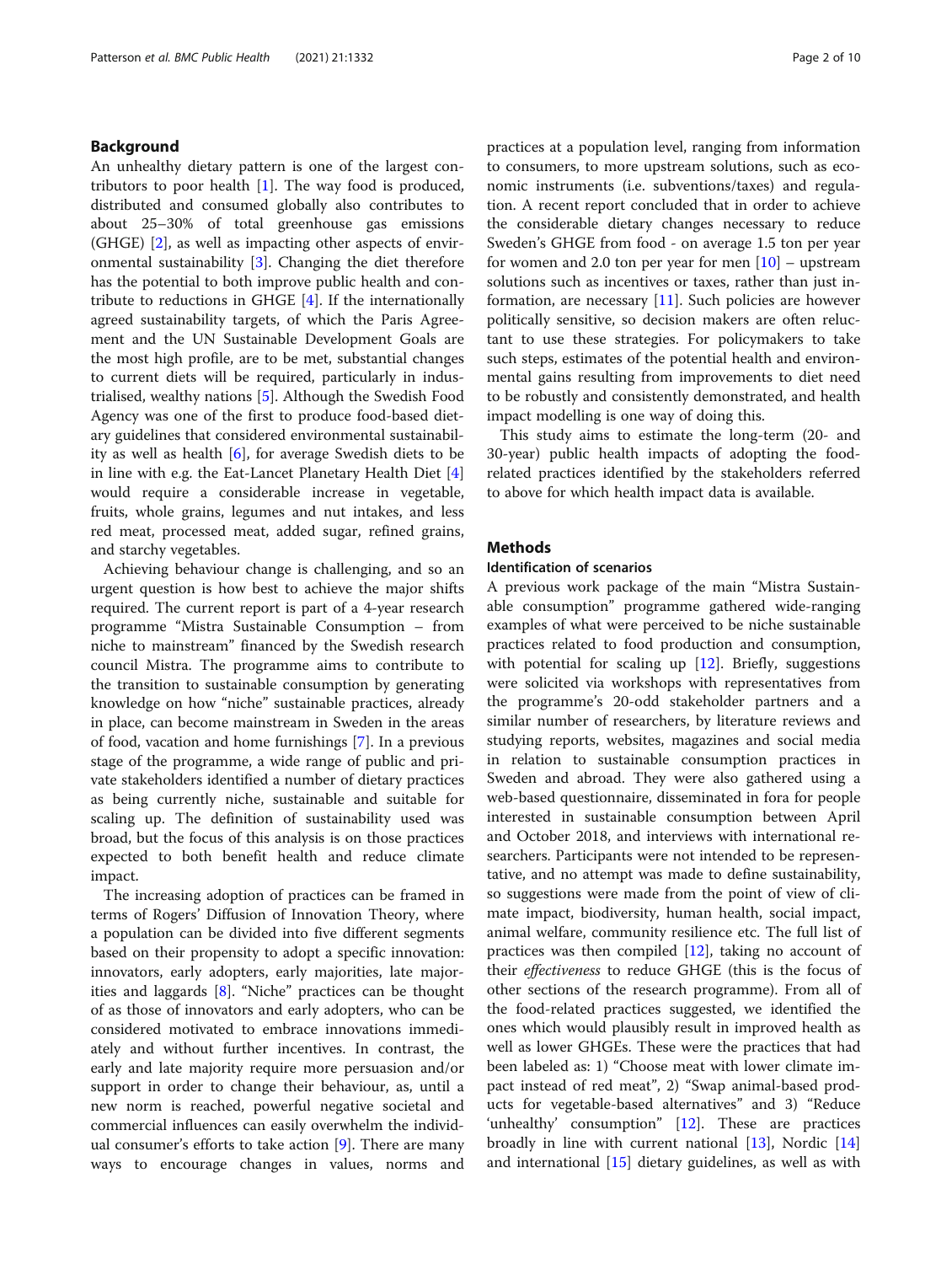e.g. the Eat-Lancet Commission report [\[4\]](#page-8-0), and therefore expected to also have a lower climate impact.

In order to conduct the health impact modelling we first operationalised these practices as more specific scenarios, taking into consideration dietary factors for which robust data on potential health impacts was available, as defined by the Global Burden of Disease (GBD) 2017 analysis [[16\]](#page-8-0). In the end we modelled reductions in red and processed meat and assumed replacement by a) poultry/fish, b) vegetables, and c) a 50:50 mixture of vegetables and legumes. Another animal-based product included in the GBD is milk so we modelled reductions in intake, assuming replacement by a plant-based drink. The practice "Reduce 'unhealthy 'consumption" referred to intake of foods with low nutritive value; the most closely related factor in GBD was sugar-sweetened beverages (SSBs) so this was chosen, even if GHGEs associated with SSBs are relatively low. All replacements were by equal weight. For each scenario we modelled partial (25 and 50% decrease with replacement) and full (100% decrease with replacement) implementation in order to illustrate the range of potential impact. In order to be able to summarise the overall potential impact, we also grouped the changes into combinations. These we termed "minor" (changes at the 25% level), "moderate" (the 50% level) or "extensive" (the 100% level). Changes were modelled at the level of food groups rather than individual foods. For some of the assumed compensations it was not possible to model what effect the substitutions would have on health, as these are not considered risk factors according to GBD 2017. As such, in our models, replacements by poultry, fish or plant-based milk were neutral in terms of the health impact.

#### Baseline consumption data

Estimates of baseline dietary intake in the adult Swedish population were from the latest nationally representative adult dietary survey, Riksmaten 2010–11, conducted by the Swedish Food Agency. The data is publicly available in fully anonymised form [\[17](#page-8-0)]. Briefly, 1797 adults aged 18–80 recorded all food and drinks consumed for four consecutive days in a web-based diary, between May 2010 and July 2011. The participants were reasonably representative of the general population, apart from slightly higher education level among participants than non-participants. The method used has been validated with respect to both energy intake and biomarkers  $\lfloor 18 \rfloor$  $\lfloor 18 \rfloor$  $\lfloor 18 \rfloor$ , [19\]](#page-8-0). From this, the average intakes of red meat, processed meat, vegetables, legumes, milk and SSBs were calculated. Definitions of dietary factors used in the GBD 2017 were followed [[16\]](#page-8-0), namely red meat included beef, pork, lamb and other meats but not poultry or processed meat; processed meat is any meat that has been smoked/ cured/salted/chemically preserved; vegetables excluded

pickled vegetables, starchy vegetables and legumes; SSBs have ≥50 kcal/226.8 ml and excluded juices. Information on ingredients in mixed dishes was also available, allowing for detailed extraction of the dietary factors by summing components consumed both as whole foods and as ingredients. Intakes were calculated for men and women separately. As all data from the dietary survey has been anonymised this study involved no personal data; ethical permission was not required for this analysis according to Swedish law [[20\]](#page-8-0).

#### Associations between dietary factors and disease risk

Relative risks (RR) for associations between dietary factors and four disease outcomes were taken from GBD 2017. For the dietary factors identified, there is evidence, of at least moderate strength, for an association with ischaemic heart disease (IHD), ischaemic stroke, type 2 diabetes and colorectal cancer [[21\]](#page-8-0). In addition, these diseases accounted for 19.9, 5.0, 1.6 and 3.4% of total deaths in Sweden respectively in 2017 [\[1](#page-8-0)] and are, together with lung cancer, the diseases with a dietary risk factor that account for the most deaths. As such they are also of public health importance. RRs which are expressed in the GBD study in terms of a harmful risk factor (e.g. "diet low in vegetables") were inverted to create RRs for a positive change in diet. RR in GBD 2017 are modelled and presented per 5-year age intervals, from 25 years and upwards, for a given unit of dietary change, e.g. 100 g increase in vegetable intake. Rates for 15–24 years were assumed to be the same as for 25–30 and a single RR for the entire population was then calculated by weighting the RRs for each 5-year age interval according to the population structure and taking the average.

#### Population data

As the latest national dietary data for Swedish adults is from 2010 to 11 we used 2011 as the baseline year for our analysis. Data on population size for 2011 was obtained from the national statistics agency, Statistics Sweden [[22](#page-8-0)] in 1-year age intervals. This was summed to 5-year age intervals and for each interval a sexspecific (weighted) mean age was calculated. Data on allcause mortality for each age in 2011 was obtained from the same source and neonatal deaths were calculated and excluded. Total deaths were summed to 5-year age intervals for each sex.

Disease-specific mortality rates for Sweden in 2011 were taken from the GBD 2017 database [\[23\]](#page-8-0). Data was taken from GBD 2017 rather than directly from the national source, as the grouping of international classification of disease (ICD) cause of death codes made publicly available by the National Board of Health and Welfare do not always overlap perfectly with the groupings used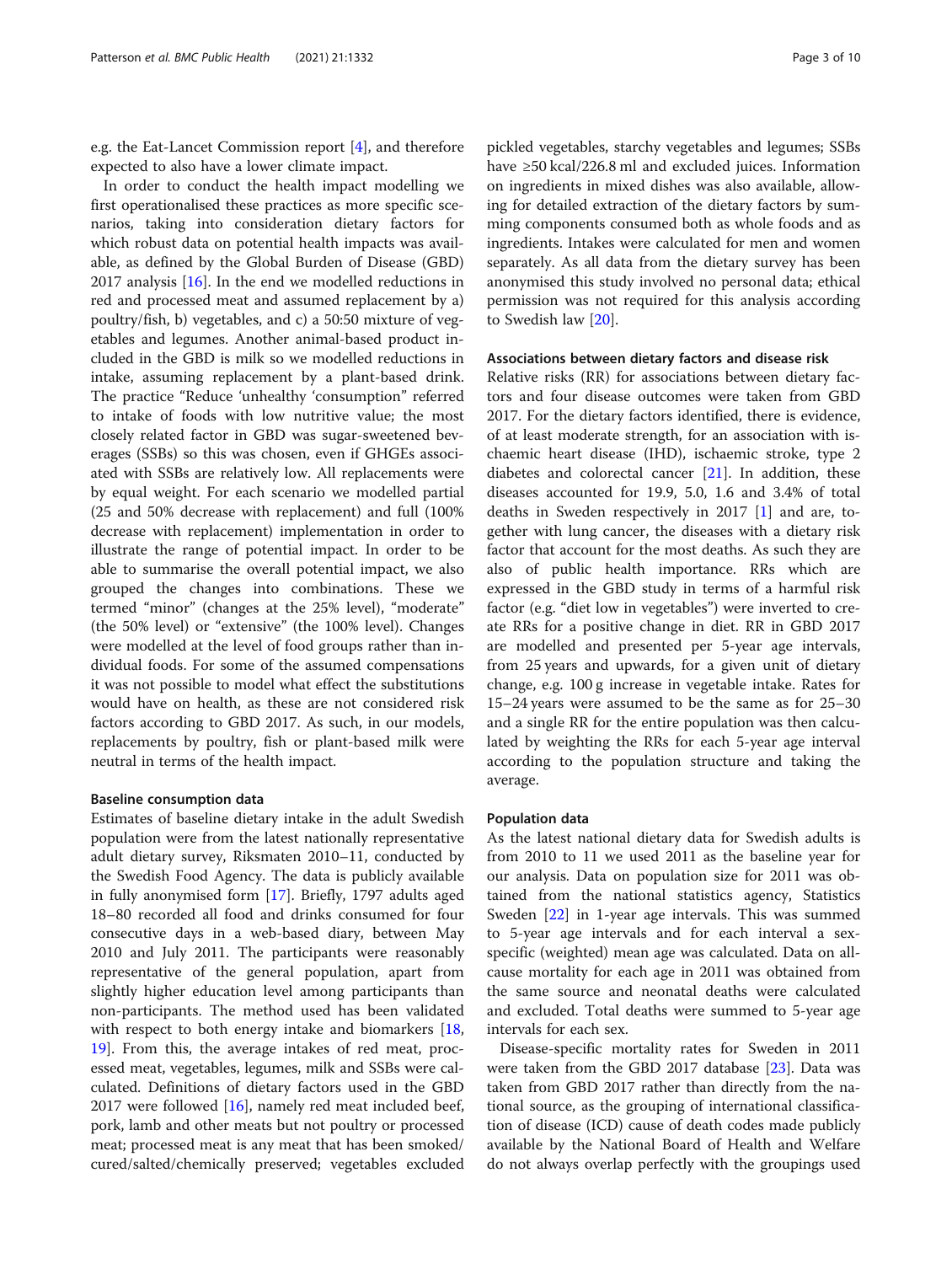in GBD 2017. Doing so ensured that all deaths for the same ICD codes that the RR are based on were included. Death rates in GBD 2017 are presented for 5-year age intervals. Using the weighted mean age of the Swedish population in each interval, the rate for each 1-year age interval was interpolated using one-way spline interpolation using the programme SRS splines, available as an add-in to Excel [[24\]](#page-8-0). Based on the population size for each 1-year age interval, the number of deaths at each age for each disease was estimated.

#### Health impact modelling

The health impact assessment was performed using the IOMLIFET life table method [[25\]](#page-8-0), adopted in R [\[26](#page-8-0)]. Life table calculations allow for the changes in future population shape that are induced by changes in mortality risks, and the subsequent changes in survival curves can be summarised as e.g. years of life lost (YLL) or changes to life expectancy [\[25](#page-8-0)]. YLL is a summary measure of premature mortality; it represents the years of potential life lost across a population due to premature deaths, taking into account the age at which deaths occur. Life tables were constructed for males and females separately. All data on population size, all-cause mortality and disease-specific mortality as described above were ageand sex-specific. The following assumptions were made: the diet changes are made instantly and then kept constant, and underlying mortality rates remain constant for the duration of follow-up. The exposure–response functions were assumed to be log-linear. Risks were calculated for each dietary exposure taking into account the size of the dietary change being modelled, e.g. 55 g increase in vegetable intake. In scenarios where more than one dietary exposure affected the risk for the same disease, e.g. in one where vegetables increased and processed meat reduced, the combined predicted change in risk for IHD (for which both are risk factors) was derived by multiplying the risk for each factor together.

We modelled the impact on mortality on IHD, stroke, type 2 diabetes and colorectal cancer. As these outcomes are chronic diseases, there is often a cumulative effect of an exposure; this we estimated to reach a maximum after approximately 10 years for IHD, stroke and type 2 diabetes, and 30 years for cancers [\[26](#page-8-0)]. Chronic diseases, particularly cancer, also have long lag times between exposure and onset of outcome, and so no change in cancer risk was assumed for the first 10 years [[26\]](#page-8-0). To account for these, time-varying functions were used in the models, based on cumulative distribution functions of normally distributed variables (s-shaped curves). An uncertainty interval (UI) was constructed around each estimate based on the lower and upper ranges for the RRs. The output was changes in YLL for the population over time periods of 20 and 30 years for each outcome separately. These were then summed to arrive at the cumulative total. All analyses were conducted in R [\[27](#page-8-0)].

#### Results

The baseline intakes of the dietary factors and the relative risks for each factor and disease outcome used are presented in Table [1.](#page-4-0) Men had a higher baseline intake of all selected dietary factors, except for vegetables.

The results of the health impact assessment are presented in Table [2,](#page-4-0) as changes in YLL per scenario and per combination of scenarios. The results from the health impact modelling suggest that, had Swedish adults made the "moderate" combination of these dietary changes in 2011 – i.e. a 50% reduction in red and processed meat (with replacement by vegetables), in milk and in SSBs - a reduction of approximately 513,200 YLL could have been achieved over 20 years (Table [2](#page-4-0)). If the more "extensive" combination had been adopted - a 100% reduction in red and processed meat (with replacement by vegetables and legumes), in milk and in SSBs a reduction of 1,076,900 YLL could have been achieved. Although the uncertainty ranges for the estimates were wide, reflecting the wide ranges of the RRs for many of the dietary factor-disease outcome pairs, even at the lower ranges the estimates for even the "minor" combination of scenarios (changes at the 25% level) were positive. Over 30 years, the impact was more than twice as great (Table [2](#page-4-0)).

In general, scenarios involving lower meat intake had greater impacts than those involving milk or SSBs. Reductions in YLL were greater when red and processed meat was replaced with a combination of vegetables and legumes, rather than vegetables alone. One of the scenarios, a reduced intake of milk, resulted in an increase of YLL, as there is evidence that a higher intake of milk is associated with a reduced risk of colorectal cancer. However, other changes, such as reducing red and processed meat can compensate for this: for example the increase in YLL from a 100% reduction in milk intake (2900 YLL over 20 years) was compensated by the 50% reduction of red and processed meat (reduction of 2800 YLL over 20 years). An additional file shows this in more detail (see Additional file [1\)](#page-7-0).

The results of the combinations of scenarios are presented in Fig. [1,](#page-5-0) showing the breakdown by outcome and sex. The disease outcome that was affected most by the changes was IHD mortality, which accounts for the vast majority of the reductions in total YLL (ca 90%), followed by diabetes type 2 (Fig. [1](#page-5-0)). The longer lag time for colorectal cancer means that only very small reductions in YLL would be seen after 20 years; reductions would be seen mainly after 30 years. Reductions in YLL were greater for men (Additional file [1](#page-7-0)), which was expected as the absolute changes modelled were relative to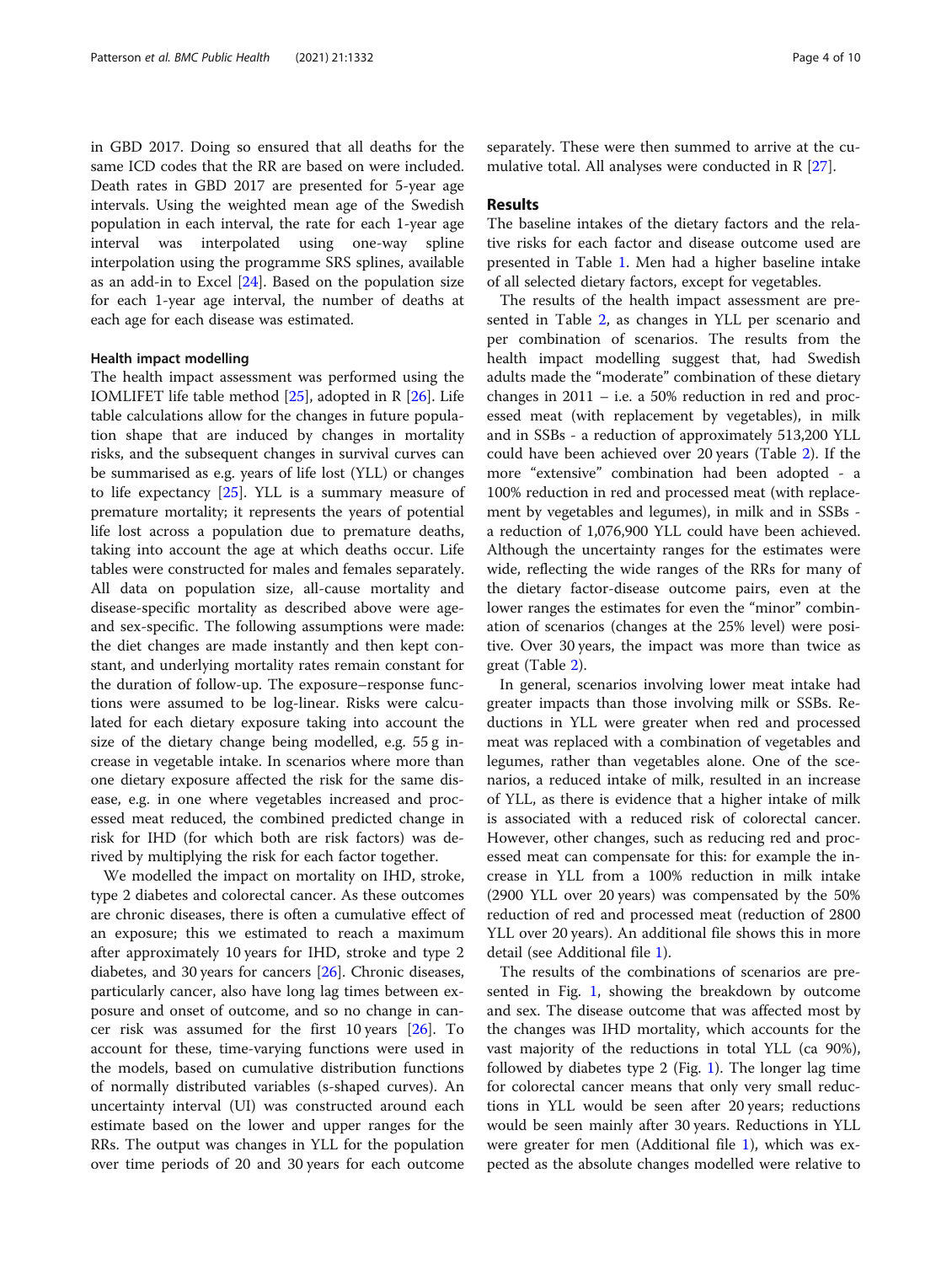|                | <b>Baseline intakes</b> |               | Relative risks (95% CI)            |                          |                               |                               |                                |
|----------------|-------------------------|---------------|------------------------------------|--------------------------|-------------------------------|-------------------------------|--------------------------------|
| Dietary factor | Men (g/day)             | Women (g/day) | Unit and direction<br>for RR $(q)$ | <b>IHD<sup>a</sup></b>   | Ischaemic stroke <sup>a</sup> | <b>Diabetes</b><br>type $2^a$ | Colorectal cancer <sup>a</sup> |
| Red meat       | 67.7                    | 41.9          | $-100$                             | $\overline{\phantom{0}}$ | $\equiv$                      | $0.80(0.97 - 0.68)$           | $0.86(0.97-0.76)$              |
| Processed meat | 43.5                    | 25.5          | $-50$                              | $0.56(0.97 - 0.4)$       | -                             | $0.59(0.76 - 0.48)$           | $0.85(0.91 - 0.79)$            |
| Vegetables     | 155.2                   | 169.6         | $+100$                             | $0.87(0.95 - 0.79)$      | $0.87(0.97-0.79)$             | $\overline{\phantom{0}}$      |                                |
| Legumes        | 12.3                    | 11.9          | $+50$                              | $0.76(0.89 - 0.66)$      | -                             | -                             | -                              |
| Milk           | 224.2                   | 171.9         | $+226.8$                           |                          |                               |                               | $0.90(0.96 - 0.83)$            |
| <b>SSB</b>     | 110.1                   | 72.7          | $-226.8$                           | $0.81(1.05 - 0.66)$      | $\overline{\phantom{a}}$      | $0.83(0.91 - 0.76)$           | $\overline{\phantom{0}}$       |

<span id="page-4-0"></span>Table 1 Average intakes of each dietary factor at baseline, size and direction of the unit for the relative risks, and the relative risks (RR) for each disease assumed

SSB sugar-sweetened beverages, IHD ischaemic heart disease

- indicates no established relationship between the dietary factor and the disease

<sup>a</sup>Single weighted average of GBD 2017 RRs for dietary risk factors per 5-year intervals, taking into account the Swedish population structure in 2011, and inverted to create RRs for a positive change in diet.

Table 2 Estimates of the reductions in total years of life lost (YLL) that could be achieved over 20 and 30 years if dietary changes were made in 2011, per scenario and in combination

|                                                                | <b>Cumulative reduction in total YLL</b> |                         |                 |                            |  |  |  |  |
|----------------------------------------------------------------|------------------------------------------|-------------------------|-----------------|----------------------------|--|--|--|--|
|                                                                | Over 20 years                            |                         | Over 30 years   |                            |  |  |  |  |
| <b>Scenarios modelled</b>                                      | <b>Estimate</b>                          | (Lower - Upper)         | <b>Estimate</b> | (Lower - Upper)            |  |  |  |  |
| Replacing red & processed meat with poultry/fish <sup>a</sup>  |                                          |                         |                 |                            |  |  |  |  |
| 25% less red & processed meat*                                 | 176,300                                  | $(16,100 - 269,700)$    | 400,400         | $(39,600 - 613,600)$       |  |  |  |  |
| 50% less red & processed meat                                  | 336,200                                  | $(31,700 - 501,000)$    | 765,500         | $(78,300-1,144,100)$       |  |  |  |  |
| No red or processed meat                                       | 611,200                                  | $(61,600 - 866,900)$    | 1,397,300       | $(152, 200 - 1, 991, 100)$ |  |  |  |  |
| Replacing red & processed meat with vegetables                 |                                          |                         |                 |                            |  |  |  |  |
| 25% less red & processed meat                                  | 233,600                                  | $(37,300 - 361,600)$    | 527,300         | $(86,600 - 817,300)$       |  |  |  |  |
| 50% less red & processed meat**                                | 440.800                                  | $(73,800 - 659,900)$    | 997,600         | $(171,300 - 1,497,900)$    |  |  |  |  |
| No red or processed meat                                       | 786,100                                  | $(144,300-1,107,300)$   | 1,787,400       | $(335,000 - 2,529,000)$    |  |  |  |  |
| Replacing red & processed meat with vegetables and legumes     |                                          |                         |                 |                            |  |  |  |  |
| 25% less red & processed meat                                  | 293,900                                  | $(69,000 - 440,200)$    | 661,900         | $(156,800 - 993,700)$      |  |  |  |  |
| 50% less red & processed meat                                  | 544,300                                  | $(135,800 - 781,900)$   | 1,230,000       | $(308,800 - 1,774,100)$    |  |  |  |  |
| No red or processed meat***                                    | 935,200                                  | $(261,800 - 1,248,600)$ | 2,126,100       | $(596,400 - 2,853,900)$    |  |  |  |  |
| Replacing milk consumption with plant-based drink <sup>a</sup> |                                          |                         |                 |                            |  |  |  |  |
| 25% less milk intake*                                          | $-7,00$                                  | $(-300 - 1,200)$        | $-6,200$        | $(-2,400 - 11,000)$        |  |  |  |  |
| 50% less milk intake**                                         | $-1,400$                                 | $(-500 - 2,500)$        | $-12,500$       | $(-4,800 - 22,500)$        |  |  |  |  |
| No milk intake***                                              | $-2,900$                                 | $(-1,100 - 5,300)$      | $-25,600$       | $(-9,600 - 46,900)$        |  |  |  |  |
| Replacing SSB consumption with water <sup>a</sup>              |                                          |                         |                 |                            |  |  |  |  |
| 25% less SSB intake*                                           | 37,200                                   | $(-6,900 - 71,500)$     | 82,300          | $(-15,200-158,200)$        |  |  |  |  |
| 50% less SSB intake**                                          | 73,800                                   | $(-13,900 - 140,600)$   | 163,300         | $(-30,600 - 311,300)$      |  |  |  |  |
| No SSB intake***                                               | 144,700                                  | $(-27,900 - 270,600)$   | 320,400         | $(-61,600 - 600,200)$      |  |  |  |  |
| Combination                                                    |                                          |                         |                 |                            |  |  |  |  |
| "Minor changes" (sum)*                                         | 212,800                                  | $(8,900 - 339,900)$     | 476,600         | $(22,000 - 760,900)$       |  |  |  |  |
| "Moderate changes" (sum)**                                     | 513,200                                  | $(59,400 - 797,900)$    | 1,148,500       | $(135,900 - 1,786,600)$    |  |  |  |  |
| "Extensive changes" (sum)***                                   | 1,076,900                                | $(232,800-1,513,900)$   | 2,420,900       | $(525, 200 - 3, 407, 200)$ |  |  |  |  |

SSB sugar-sweetened beverages, YLL years of life lost

Replacements were of equal weight. Vegetables and legumes were 50:50. Numbers rounded to nearest 100.

<sup>a</sup>Replacement food category was neutral in the health impact model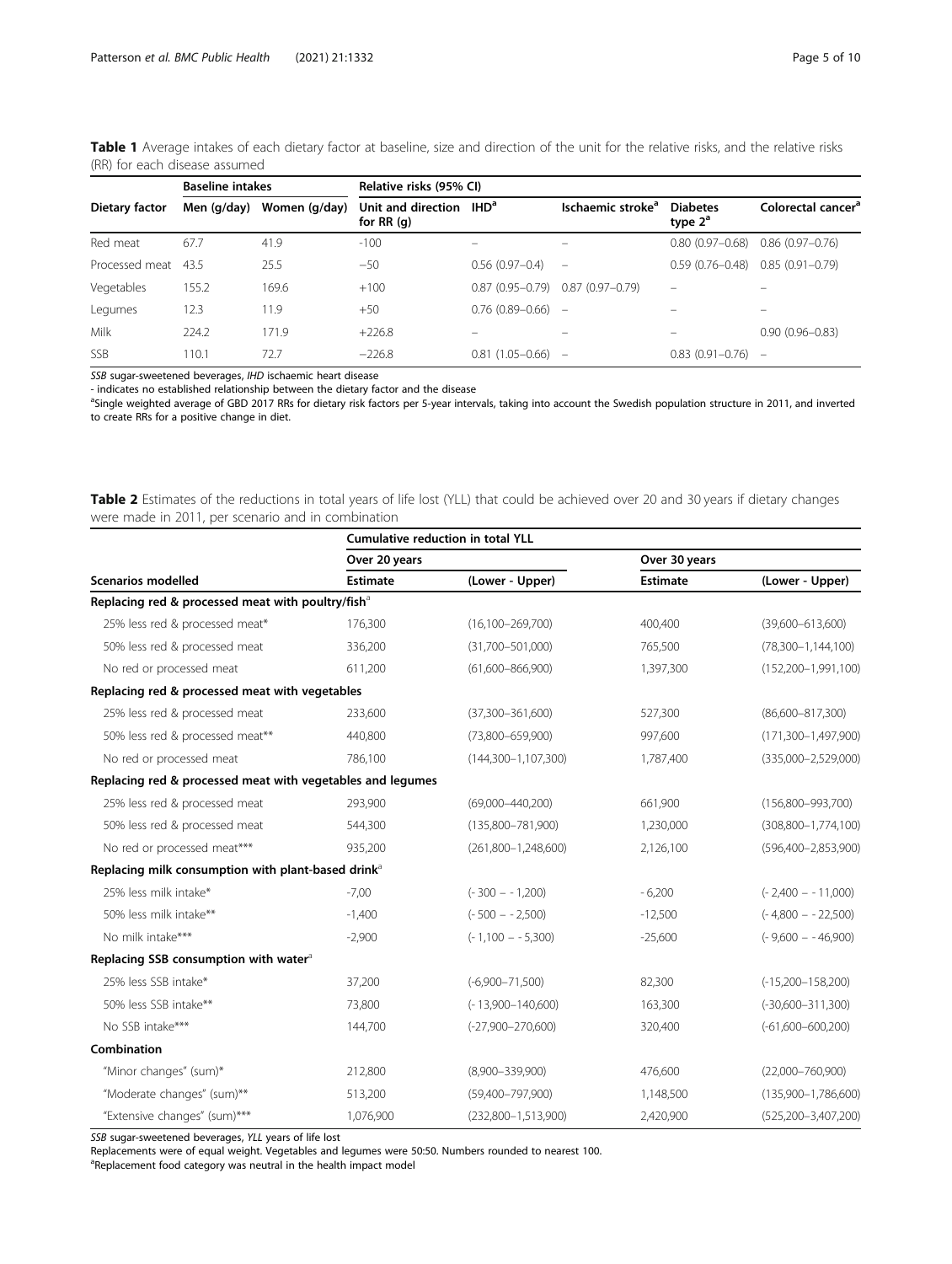<span id="page-5-0"></span>

the baseline intake and intakes were generally higher among men (Table [1](#page-4-0)). Estimates for each change and disease outcome and for each sex are available in Additional file [1](#page-7-0).

#### **Discussion**

Wider adoption of the dietary practices identified by the "Mistra Sustainable Consumption" programme as niche, sustainable and with potential to become mainstream would be expected to result in considerable public health benefits, especially for men, in addition to a likely reduction in diet-related GHGEs. Taking 2010–11 as the starting point for implementation, we modelled what the impact in Sweden might have been in terms of deaths prevented or postponed over 20 and 30 years. The results suggest that the gains could have been in the hundreds of thousands of YLL, possibly in the region of a million for the combination of scenarios labelled "moderate" (changes at the 50% level) or "extensive" (changes at the 100% level). To put this in perspective, in Sweden in 2017, the number of YLL from all causes was approximately 1,248,000 according to GBD 2017 [[21\]](#page-8-0). Approximately 16% of these were due to IHD (ca 203,000), and poor dietary habits (the cumulative effect of all 15 dietary risks included in GBD) was the biggest risk factor. As the biggest change in our dietary scenarios was for YLL due to IHD, it is easy to see how the cumulative figure over a longer time period reaches a substantial number. The practice that had the most impact was reducing the intake of red and processed meat and replacing it with a mixture of vegetables and legumes. The results suggest that this practice alone could prevent about a fifth of YLL due to IHD.

As the most recent national dietary data in Sweden is from 2010 to 11, it is worth considering how relevant the proposed scenarios are today. Changes in per capita supply data between 2010 and 2019 [[28\]](#page-8-0) suggest a 18% decrease in pork, a 7% decrease in beef and a 20% increase in poultry volumes. No clear trend is seen for vegetables using the same source, but the market for "meat alternatives" has increased over 15% year-on-year between 2017 and 2019 [\[29](#page-8-0)]. A internet panel survey of vegetarian practices suggests a similar trend between 2016 and 2019: while the proportion of adults who rarely or never ate vegetarian meals was 48% in 2019, the proportion who never ate vegetarian meals had fallen from 22 to 15% [\[30](#page-9-0)]. It should be noted that neither per capita supply data nor market analysis is a substitute for individual consumption data but can be useful to observe trends [[31\]](#page-9-0). These would suggest that the scenario of replacing red meat (with poultry or something else) is already being practiced by some consumer segments – from "innovators" to the "early majority"  $[8]$  $[8]$  $[8]$  – and have the potential to be scaled up. In contrast, the per capita sales volume of SSBs has increased slightly since 2010 [[32\]](#page-9-0). Rogers lists compatibility with existing values, norms and practices as one of five factors determining the success of an innovation. Others are 2) relative advantage (the greater the perceived relative advantage of an innovation by the user group, the more rapid its rate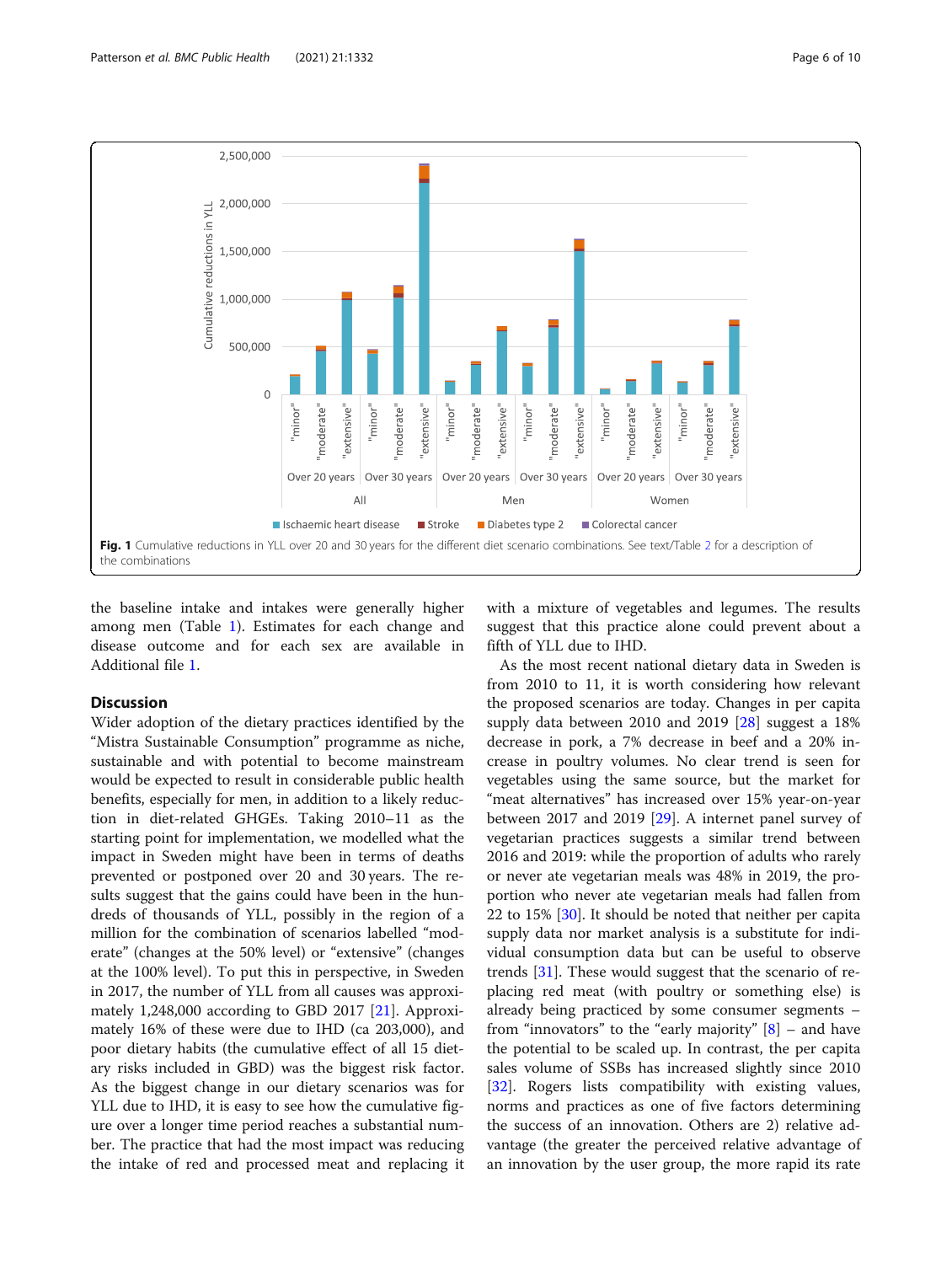of adoption is likely to be); 3) simplicity and ease of use; 4) trialability (the degree to which an innovation can be experimented with on a limited basis); and 5) observable results (the easier it is for individuals to see the results of an innovation, the more likely they are to adopt it) [[8\]](#page-8-0). In order to accelerate the dietary shift required, all these factors could be taken into consideration by stakeholders and decision-makers who want to bring about change.

It is always important to take account of several aspects of sustainability simultaneously so that e.g. health is not prioritised at the expense of the environment, or social sustainability. In general, the overlap between foods that have lower environmental impact and also improve health is usually high, with the notable exception of fish and sugar, where health and environmental impacts may act in the opposite directions [\[33](#page-9-0)]. We were not able to consider other impacts that substitutions within food groups could have in more detail. However in another part of the "Sustainable Consumption" project, the impacts of a number of potential "replacement" products relevant for these scenarios (e.g. legume-based products, plant-based drinks) have been quantified from the Swedish perspective [[34](#page-9-0)], confirming their lower GHGE impact, even when production, transport from abroad, packaging, etc. is taken into account.

One of the major limitations of simulations is that replacements may have consequences for energy balance and nutritional adequacy, as what and how much replacement occurs in reality is difficult to know. We assumed here replacement by equal weight, not by energy. For example in one scenario we assumed a total reduction in processed and red meat, and compensating for this by increasing vegetables and legumes (in equal amounts) by the same weight. This increase was, on paper, not excessive and would bring average intakes of total fruits, vegetables and legumes up to 384 g for men and 396 g for women, still far below the recommended intakes of  $500 g$  [[13\]](#page-8-0). If these were consumed in their unprocessed form it would likely mean a shortfall in energy intake, due to the lower energy density of this food group. It is however likely that replacement would also involve more processed vegetable- and legume-based products, which are more energy-dense than unprocessed vegetables and legumes, as the availability of these has increased dramatically in recent years in Sweden [\[29\]](#page-8-0). Given half of all Swedish adults are living with the effects of a prior or ongoing positive energy balance (i.e. are overweight or obese  $[35]$  $[35]$ ), for many energy deficits may lead to further health gains. Similarly, the impact associated with reduced SSB consumption are also possibly underestimated as further gains could be mediated through a reduction in obesity, for which high SSB consumption is a risk factor.

A more critical issue is if the foods that are reduced are important sources of nutrients that are not compensated for. Some of our modelled scenarios would be almost neutral in terms of impact on micronutrient intake, for example replacing SSB with water. Others are more complex. For example, meat is a rich source of nutrients such as iron, selenium, zinc and some B-vitamins. However, a study from the Nordic region examined this (using, for the Swedish part, the same dietary survey data as in our study) and concluded that the effects on overall dietary quality would be minimal if processed meat was reduced to zero, and if average red meat was reduced to the WCRFs 2007 population-level recommendation of 43 g per day [\[36](#page-9-0)]. They modelled scenarios involving both replacement by other meat, non-meat, and with or without energy compensation. Another way of looking at the replacements at food level and ensuring that the overall diet is nutritionally adequate would be to perform an optimisation analysis using linear programming [[37\]](#page-9-0) and this is planned in a future study.

Another limitation of simulations or models is that they remain theoretical. Indeed, the relationship between the health and environmental impacts of self-selected diets is more complex than that between single foods/food groups [\[38](#page-9-0)]. The modelled changes may also be less acceptable to consumers than what is assumed. Vieux et al. examined actual dietary patterns in six European countries, including Sweden, and concluded that exclusion of entire categories of food is not necessary to achieve health and climate benefits, and a "more sustainable" diet with "moderate" amounts of animal-based products is probably realistic, as it is already adopted by nearly one in five adults [\[38](#page-9-0)] corresponding to the population segments innovators, early adopters and some of the early majority according to the Diffusion of Innovations theory [[8](#page-8-0)]. We therefore made sure to include scenarios where animal-based products were still included to a large degree, as well as being more extensively reduced.

Our results complement those of Saha et al. [[39](#page-9-0)] who estimated 1-year health gains if food and nutrient intakes were in line with Nordic Nutrition Recommendations. They used the PRIME model, which is different from our method and based on other premises. They estimated that 6405 deaths in a year in Sweden would be prevented/delayed from cardiovascular diseases and dietrelated cancers, or 14.4% of the total. In line with our results, the majority of YLL reductions were also from IHD. However other differences make the results difficult to compare: they used the same dietary data but based their model on population data from 2016, not 2011 which was 5.4% smaller; they modelled nutrients (fat, salt, dietary fiber, energy) and only one food group (fruits and vegetables (and not meat)). They also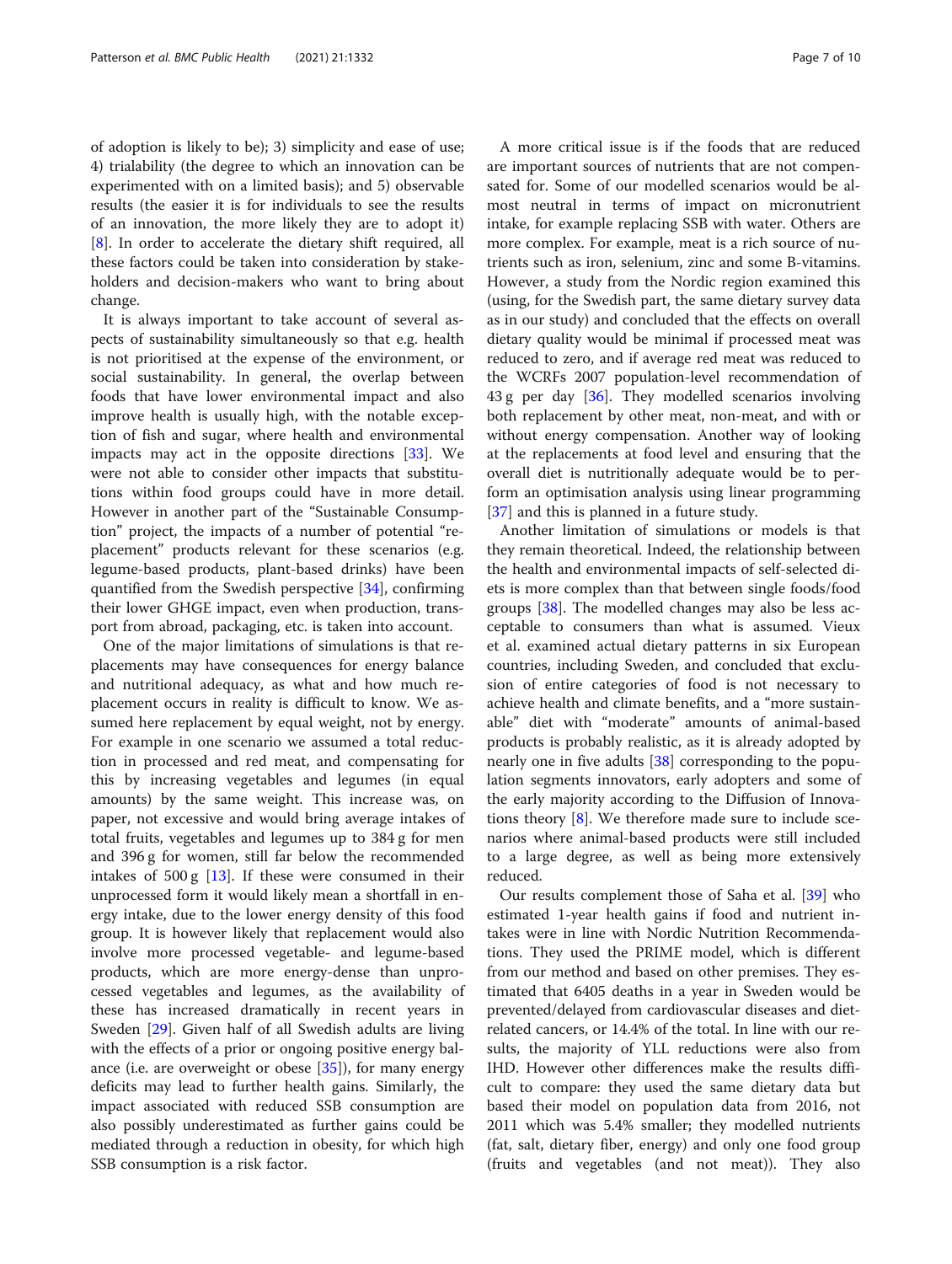<span id="page-7-0"></span>assumed that their health gains occurred in the same year, not allowing for a lag time as we have done, and not taking into account the impact on the population structure over time. Assuming a constant effect over 20 years or 30 years, this would correspond to 128,000 or 192,000 prevented or postponed deaths in their study. Using the same IOMLIFET approach, a scenario for the UK (population 67 million) suggested almost 7 million YLL would be saved over 30 years if diets were in line with WHO dietary recommendations [\[26\]](#page-8-0). A study from Italy using the IOMLIFET model that we used predicted that reducing beef by 63% (to 150 g per week) and processed meat by 80% (to 50 g per week) would reduce YLL by 9 and 20 million respectively over 30 years [[40\]](#page-9-0). This is a similar range to our numbers, when Italy's population size (about 6 times larger) is taken into account.

Other strengths and limitations are that we included all food-based dietary factors in GBD 2017 that could be connected to the proposed scenarios but did not consider nutrient-based dietary factors. Where several dietary exposures affected the same disease, the risks were multiplied together. It is possible that this leads to an over-estimation, but this is commonly done in other models too, e.g. PRIME, and due to lack of information on mediation/overlap. We only examined YLL, not years of life lived with disability (YLD), another widely used measure of health impact, which means that we have most likely underestimated total health benefits by not accounting for impacts on morbidity. We also did not consider here the effects that any reduction in body mass index (BMI) may have had, either due to negative energy balance as a result of a scenario, or as a scenario in its own right. Reducing excess consumption (and waste) is one obvious way to reduce the environmental impact of a diet, as this is determined by both the quality and quantity of food consumed [\[38](#page-9-0)].

The population has increased since 2011, from 9.48 million in 2011 to 10.33 million in 2019 [[22](#page-8-0)], an increase of 8.9% so the reductions in YLLs may be underestimated. The population structure has remained similar: the proportion of men increased by less than 1%, life expectancy at birth increased by 1.9% for men and 1.3% for women during the last decade. Data on diseasespecific death rates were taken from GBD 2017 rather than directly from the national source to ensure deaths from and RRs for diseases were for exactly the same disease codes, but the differences in deaths from both sources were minimal  $\left($  < 1%). The expected benefit to the environment was limited to the effect on GHGEs, but other aspects such as water and land use are also important. Although a clear socioeconomic gradient is seen with dietary quality, the impact of dietary changes on economic sustainability was not possible to include in this analysis.

#### Conclusion

The widespread adoption of dietary practices identified as being niche today but with the potential to become mainstream, could result in considerable improvements in public health in Sweden, particularly over the long term. Although modeling health impacts requires making assumptions and a level of uncertainty, this potentially translates to many premature deaths postponed or prevented from a number of chronic diseases, primarily IHD, to the benefit of the individual, society and with probable benefits for the economy and the climate. Some motivated consumer segments may be willing to adopt more sustainable practices right away. However, in order to accelerate the transition to a more sustainable diet within the timeframe that meeting commitments to international agreements regarding sustainability requires, policymakers should consider more potent strategies in order to persuade far more of the population to do so.

#### Abbreviations

GBD: Global Burden of Disease; GHGE: Greenhouse gas emissions; ICD: International Classification of Disease; IHD: Ischaemic heart disease; IOMLIFET: Institute of Occupational Medicine Life Table; RR: Relative risk; SSB: Sugar-sweetened beverages; YLL: Years of life lost

#### Supplementary Information

The online version contains supplementary material available at [https://doi.](https://doi.org/10.1186/s12889-021-11256-z) [org/10.1186/s12889-021-11256-z](https://doi.org/10.1186/s12889-021-11256-z).

Additional file 1. Cumulative gains in YLL over 20 or 30 years, per sex and disease outcome.

#### Acknowledgements

Not applicable.

#### Authors' contributions

EP formulated the research question, contributed to the study design, gathered the data, performed the analysis, drafted and revised the manuscript. PEC contributed to the data collection, data analysis and study design and revised the draft manuscript. JM contributed to the analysis and study design and revised the draft manuscript. RG contributed to the study design and revised the draft manuscript, LSE formulated the research question, secured funding for the project, contributed to the study design and drafted and revised the manuscript. All authors have read and approved the final version.

#### Funding

EP and LSE were funded by Mistra - The Swedish Foundation for Strategic Environmental Research through the research programme Mistra Sustainable Consumption, grant DIA 2016/3. RG is funded by the Sustainable and Healthy Food Systems (SHEFS) project - Wellcome Trust Our Planet Our Health grant 205200/Z/6/Z. JM is funded by the Complex Urban Systems for Sustainability and Health (CUSSH) project – Wellcome Trust Our Planet Our Health grant 209387/Z/17/Z. PEC is funded by the Swedish Research Council FORMAS grant number 2016–00353. Funders had no role in study design, data collection, analysis, interpretation, decision to publish, or preparation of the manuscript. Open Access funding provided by Karolinska Institute.

#### Availability of data and materials

The dietary survey data Riksmaten 2010–11 is publicly available from the Swedish Food Agency, [https://www.livsmedelsverket.se/om-oss/psidata/](https://www.livsmedelsverket.se/om-oss/psidata/apimatvanor) [apimatvanor](https://www.livsmedelsverket.se/om-oss/psidata/apimatvanor)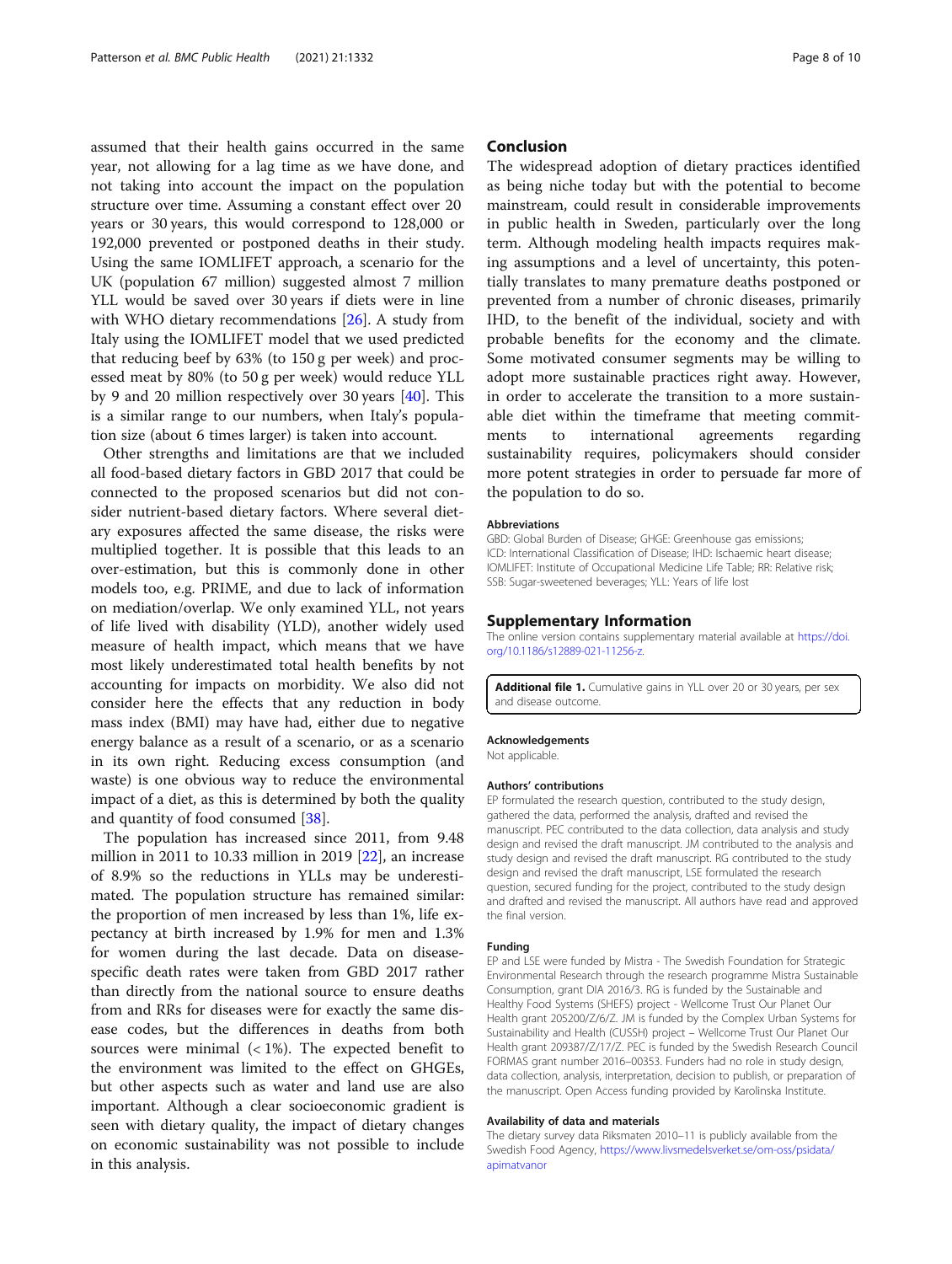<span id="page-8-0"></span>The data on disease specific mortality rates is publicly available from GBD, <http://ghdx.healthdata.org/gbd-results-tool>

The relative risks for diet-disease associations are publicly available from GBD 2017, [http://ghdx.healthdata.org/record/ihme-data/gbd-2017-burden-risk-1](http://ghdx.healthdata.org/record/ihme-data/gbd-2017-burden-risk-1990-2017) [990-2017](http://ghdx.healthdata.org/record/ihme-data/gbd-2017-burden-risk-1990-2017)

The population data is publicly available from Statistics Sweden, [http://www.](http://www.scb.se/be0101) [scb.se/be0101](http://www.scb.se/be0101)

Other datasets generated during the current analysis are available from the corresponding author on reasonable request.

#### **Declarations**

#### Ethics approval and consent to participate

Ethical approval for the original Riksmaten vuxna 2010–11 dietary survey was granted by the Regional Ethical Review Board in Uppsala. This data is now fully anonymized and publicly available and so the current study involved no personal data. Ethical approval was therefore not required for this study in accordance with Swedish law [20].

#### Consent for publication

Not applicable.

#### Competing interests

The authors declare that they have no competing interests.

#### Author details

<sup>1</sup>Department of Global Public Health, Karolinska Institutet, 171 77 Stockholm, Sweden. <sup>2</sup>Centre on Climate Change and Planetary Health, London School of Hygiene & Tropical Medicine, Keppel Street, London WC1E 7HT, UK. <sup>3</sup>Department of Public Health, Environments and Society, London School of Hygiene & Tropical Medicine, 15-17 Tavistock Place, London WC1H 9SH, UK. 4 Department of Population Health, London School of Hygiene & Tropical Medicine, Keppel Street, London WC1E 7HT, UK. <sup>5</sup>Centre for Epidemiology and Community Medicine, Region Stockholm, 104 31 Stockholm, Sweden.

#### Received: 4 October 2020 Accepted: 9 June 2021 Published online: 06 July 2021

#### References

- 1. GBD 2017. Causes of death Collaborators: global, regional, and national agesex-specific mortality for 282 causes of death in 195 countries and territories, 1980–2017: a systematic analysis for the global burden of disease study 2017. Lancet. 2018;(392):1736–88.
- 2. Poore J, Nemecek T. Reducing food's environmental impacts through producers and consumers. Science. 2018;360(6392):987–92. [https://doi.org/1](https://doi.org/10.1126/science.aaq0216) [0.1126/science.aaq0216](https://doi.org/10.1126/science.aaq0216).
- Gerten D, Heck V, Jägermeyr J, Bodirsky BL, Fetzer I, Jalava M, et al. Feeding ten billion people is possible within four terrestrial planetary boundaries. Nat Sustainability. 2020;3(3):200–8. [https://doi.org/10.1038/s41893-019-04](https://doi.org/10.1038/s41893-019-0465-1) [65-1](https://doi.org/10.1038/s41893-019-0465-1).
- 4. Willett W, Rockström J, Loken B, Springmann M, Lang T, Vermeulen S, et al. Food in the Anthropocene: the EAT–lancet commission on healthy diets from sustainable food systems. Lancet. 2019;393(10170):447–92. [https://doi.](https://doi.org/10.1016/S0140-6736(18)31788-4) [org/10.1016/S0140-6736\(18\)31788-4.](https://doi.org/10.1016/S0140-6736(18)31788-4)
- 5. Swinburn BA, Kraak VI, Allender S, Atkins VJ, Baker PI, Bogard JR, et al. The global Syndemic of obesity, undernutrition, and climate change: the lancet commission report. Lancet. 2019;393(10173):791–846. [https://doi.org/10.101](https://doi.org/10.1016/S0140-6736(18)32822-8) [6/S0140-6736\(18\)32822-8](https://doi.org/10.1016/S0140-6736(18)32822-8).
- Mason P, Lang T. Sustainable diets: how ecological nutrition can transform consumption and the food system: Taylor & Francis; 2017. [https://doi.org/1](https://doi.org/10.4324/9781315802930) [0.4324/9781315802930.](https://doi.org/10.4324/9781315802930)
- 7. Mistra Sustainable Consumption from niche to mainstream [https://www.](https://www.sustainableconsumption.se/en/start-eng) [sustainableconsumption.se/en/start-eng.](https://www.sustainableconsumption.se/en/start-eng) Accessed 2020-09-01.
- 8. Rogers EM. Diffusion of innovations, 5th edition: Simon and Schuster; 2003.
- 9. Mozaffarian D, Angell SY, Lang T, Rivera JA. Role of government policy in nutrition—barriers to and opportunities for healthier eating. BMJ. 2018: k2426. [https://doi.org/10.1136/bmj.k2426.](https://doi.org/10.1136/bmj.k2426)
- 10. Sjörs C, Raposo SE, Sjölander A, Bälter O, Hedenus F, Bälter K. Diet-related greenhouse gas emissions assessed by a food frequency questionnaire and validated using 7-day weighed food records. Environ Health. 2016;15(1):15. <https://doi.org/10.1186/s12940-016-0110-7>.
- 11. Röös E, Larsson J, Resare Sahlin K, Jonell M, Lindahl T, André E, Säll S, Harring N, Persson M. Styrmedel för hållbar matkonsumtion – en kunskapsöversikt och vägar framåt [Incentives for sustainable food consumption - an overview of the evidence and ways forward] 2020. Sveriges lantbruksuniversitet, forskningsplattformen SLU Future Food [https://www.sustainableconsumption.se/wp-content/uploads/sites/34/2020/](https://www.sustainableconsumption.se/wp-content/uploads/sites/34/2020/06/StyrmedelForHallbarMatkonsumtion.pdf) [06/StyrmedelForHallbarMatkonsumtion.pdf](https://www.sustainableconsumption.se/wp-content/uploads/sites/34/2020/06/StyrmedelForHallbarMatkonsumtion.pdf) Accessed 2020-08-01.
- 12. Kamb A, Svenfelt Å, Kayama AC, Parekh V, Bradley K. Att äta hållbart? En kartläggning av vad hållbar matkonsumtion kan innebära [To eat sustainably? A survey of what sustainable food consumption can mean] 2019. Mistra sustainable consumption report 1:2 Stockholm, KTH. [https://](https://www.sustainableconsumption.se/wp-content/uploads/sites/34/2019/03/Att-%C3%A4ta-h%C3%A5llbart-En-kartl%C3%A4ggning-av-vad-h%C3%A5llbar-matkonsumtion-kan-inneb%C3%A4ra.pdf) [www.sustainableconsumption.se/wp-content/uploads/sites/34/2019/03/Att](https://www.sustainableconsumption.se/wp-content/uploads/sites/34/2019/03/Att-%C3%A4ta-h%C3%A5llbart-En-kartl%C3%A4ggning-av-vad-h%C3%A5llbar-matkonsumtion-kan-inneb%C3%A4ra.pdf)[äta-hållbart-En-kartläggning-av-vad-hållbar-matkonsumtion-kan-innebära.pdf.](https://www.sustainableconsumption.se/wp-content/uploads/sites/34/2019/03/Att-%C3%A4ta-h%C3%A5llbart-En-kartl%C3%A4ggning-av-vad-h%C3%A5llbar-matkonsumtion-kan-inneb%C3%A4ra.pdf) Accessed 2020-09-16.
- 13. Livsmedelsverket [Swedish Food Agency]. Find Your Way to Eat Greener, Not Too Much and Be Active 2015. Livsmedelsverket [Swedish Food Agency] [http://www.livsmedelsverket.se/globalassets/english/food-habits](http://www.livsmedelsverket.se/globalassets/english/food-habits-health-environment/dietary-guidelines/kostraden-eng-a4-utskriftversion.pdf?id=8199)[health-environment/dietary-guidelines/kostraden-eng-a4-utskriftversion.](http://www.livsmedelsverket.se/globalassets/english/food-habits-health-environment/dietary-guidelines/kostraden-eng-a4-utskriftversion.pdf?id=8199) [pdf?id=8199](http://www.livsmedelsverket.se/globalassets/english/food-habits-health-environment/dietary-guidelines/kostraden-eng-a4-utskriftversion.pdf?id=8199). Accessed 1 June 2021.
- 14. Nordic Council of Ministers: Nordic Nutrition Recommendations 2012 Integrating nutrition and physical activity: Nordic Council of Ministers; 2014.
- 15. World Cancer Research Fund/American Institute for Cancer Research. Diet, nutrition, physical activity and cancer: a global perspective. Continuous update project expert report 2018 [www.dietandcancerreport.org.](http://www.dietandcancerreport.org)
- 16. GBD Diet Collaborators. Health effects of dietary risks in 195 countries, 1990- 2017: a systematic analysis for the global burden of disease study 2017. Lancet. 2019;393(10184):1958–72.
- 17. Riksmaten vuxen 2010-11. Livsmedelsverket [Swedish Food Agency] [https://](https://www.livsmedelsverket.se/om-oss/psidata/apimatvanor) [www.livsmedelsverket.se/om-oss/psidata/apimatvanor](https://www.livsmedelsverket.se/om-oss/psidata/apimatvanor) Accessed 2020-09-01.
- 18. Nybacka S, Lindroos AK, Wirfält E, Leanderson P, Landberg R, Ericson U, et al. Carotenoids and alkylresorcinols as objective biomarkers of diet quality when assessing the validity of a web-based food record tool and a food frequency questionnaire in a middle-aged population. BMC Nutr. 2016;2(1): 53. <https://doi.org/10.1186/s40795-016-0094-2>.
- 19. Nybacka S, Bertéus Forslund H, Wirfält E, Larsson I, Ericson U, Warensjö Lemming E, et al. Comparison of a web-based food record tool and a foodfrequency questionnaire and objective validation using the doubly labelled water technique in a Swedish middle-aged population. J Nutr Sci. 2016;5: e39. <https://doi.org/10.1017/jns.2016.29>.
- 20. Lag om etikprövning av forskning som avser människor (SFS 2003:460) [Law on ethical review of research concerning humans (SFS 2003:460)]. Stockholm: Utbildningsdepartementet.
- 21. Global Burden of Disease Study 2017 (GBD 2017) Burden by Risk 1990–2017. Institute for Health Metrics Evaluation Washington University [http://ghdx.](http://ghdx.healthdata.org/record/ihme-data/gbd-2017-burden-risk-1990-2017) [healthdata.org/record/ihme-data/gbd-2017-burden-risk-1990-2017](http://ghdx.healthdata.org/record/ihme-data/gbd-2017-burden-risk-1990-2017) Accessed 2020-08-01.
- 22. Befolkningsstatisik [Population statistics]. Statistiska Centralbyrån [Statistics Sweden] [http://www.scb.se/be0101/.](http://www.scb.se/be0101/) Accessed 1 June 2021.
- 23. Global Burden of Disease Study 2017 (GBD 2017) Cause-Specific Mortality 1980–2017. Institute for Health Metrics Evaluation Washington University [http://ghdx.healthdata.org/gbd-results-tool.](http://ghdx.healthdata.org/gbd-results-tool) Accessed 2020-08-15.
- 24. Srs1 Software LLC. SRS1 cubic spline for Microsoft Excel v2.5 for Windows. Massachusetts: Srs1 Software LLC; 2015.
- 25. Miller BG, Hurley JF. Life table methods for quantitative impact assessments in chronic mortality. J Epidemiol Community Health. 2003;57(3):200–6. [https://doi.org/10.1136/jech.57.3.200.](https://doi.org/10.1136/jech.57.3.200)
- 26. Milner J, Green R, Dangour AD, Haines A, Chalabi Z, Spadaro J, et al. Health effects of adopting low greenhouse gas emission diets in the UK. BMJ Open. 2015;5(4):e007364. [https://doi.org/10.1136/bmjopen-2014-](https://doi.org/10.1136/bmjopen-2014-007364) [007364.](https://doi.org/10.1136/bmjopen-2014-007364)
- 27. R Core Development Team. R: a language and environment for statistical computing. Vienna, Austria: R Foundation for Statistical Computing; 2020.
- 28. Jordbruksverket [Swedish Board of Agriculture]: Konsumtion och förbrukning av kött [Consumption and use of meat] [https://djur.](https://djur.jordbruksverket.se/amnesomraden/konsument/livsmedelskonsumtionisiffror/kottkonsumtionen.4.465e4964142dbfe44705198.html) [jordbruksverket.se/amnesomraden/konsument/livsmedelskonsumtionisiffror/](https://djur.jordbruksverket.se/amnesomraden/konsument/livsmedelskonsumtionisiffror/kottkonsumtionen.4.465e4964142dbfe44705198.html) .<br>[kottkonsumtionen.4.465e4964142dbfe44705198.html.](https://djur.jordbruksverket.se/amnesomraden/konsument/livsmedelskonsumtionisiffror/kottkonsumtionen.4.465e4964142dbfe44705198.html) Accessed 2020-08-30.
- 29. Macklean Management Consultancy. Marknadsanalys och potential för växtbaserade proteiner. Rapport för Lantbrukarnas Riksförbund. [Market analysis and potential for plant-based proteins. Report for the Federation of Swedish Farmers] 2020. [https://www.lrf.se/globalassets/dokument/mitt-lrf/](https://www.lrf.se/globalassets/dokument/mitt-lrf/nyheter/2020/marknadsanalys-och-potential-for-vaxtbaserade-proteiner.pdf)